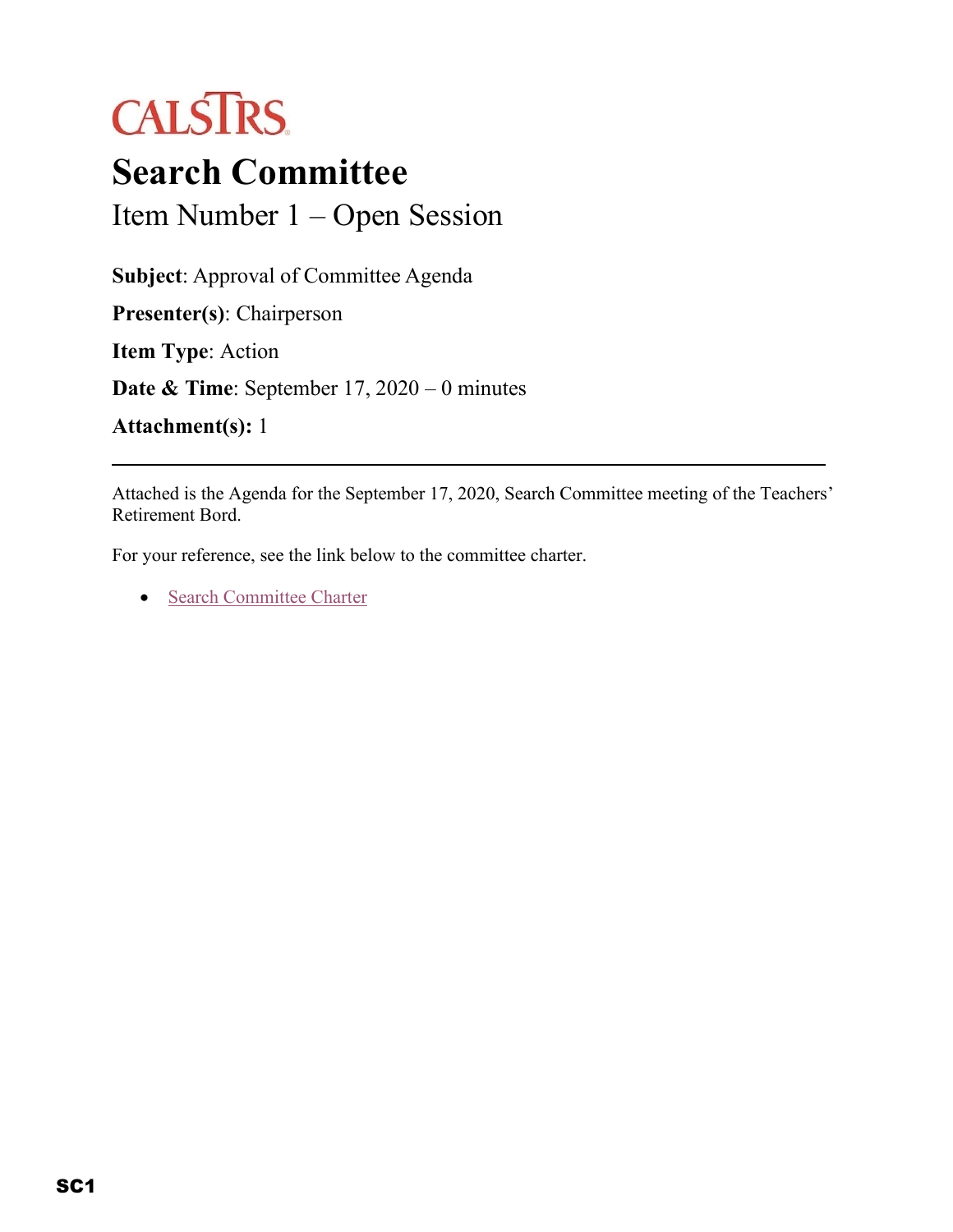Attachment 1 Search Committee – Item 1 September 17, 2020 Page 1

# **CALSTRS**

### Search Committee Agenda

Teachers' Retirement Board

September 17, 2020 9:00 a.m. Web Conference **Open Session** # Agenda Items Presenters Time Call to Order and Roll Call **Action Item** *There will be a public comment period at the end of each agenda item. The time allotment and other terms are subject to change and are at the discretion of the Committee Chair.* 1. Approval of Committee Agenda Chairperson **Closed Session Action Items** 2. Review Executive Recruitment Firm Onboarding Backgrounder (Gov. Code Sec. 11126(g)(1)) Melissa Norcia / Amy McDuffee, Mosaic Governance Advisors *20 mins.* 3. Executive Recruitment Firm Interviews (Gov. Code Sec. 11126(g)(1)) Melissa Norcia / Amy McDuffee, Mosaic Governance Advisors *180 mins.*

**Open Session**

#### **Information Items**